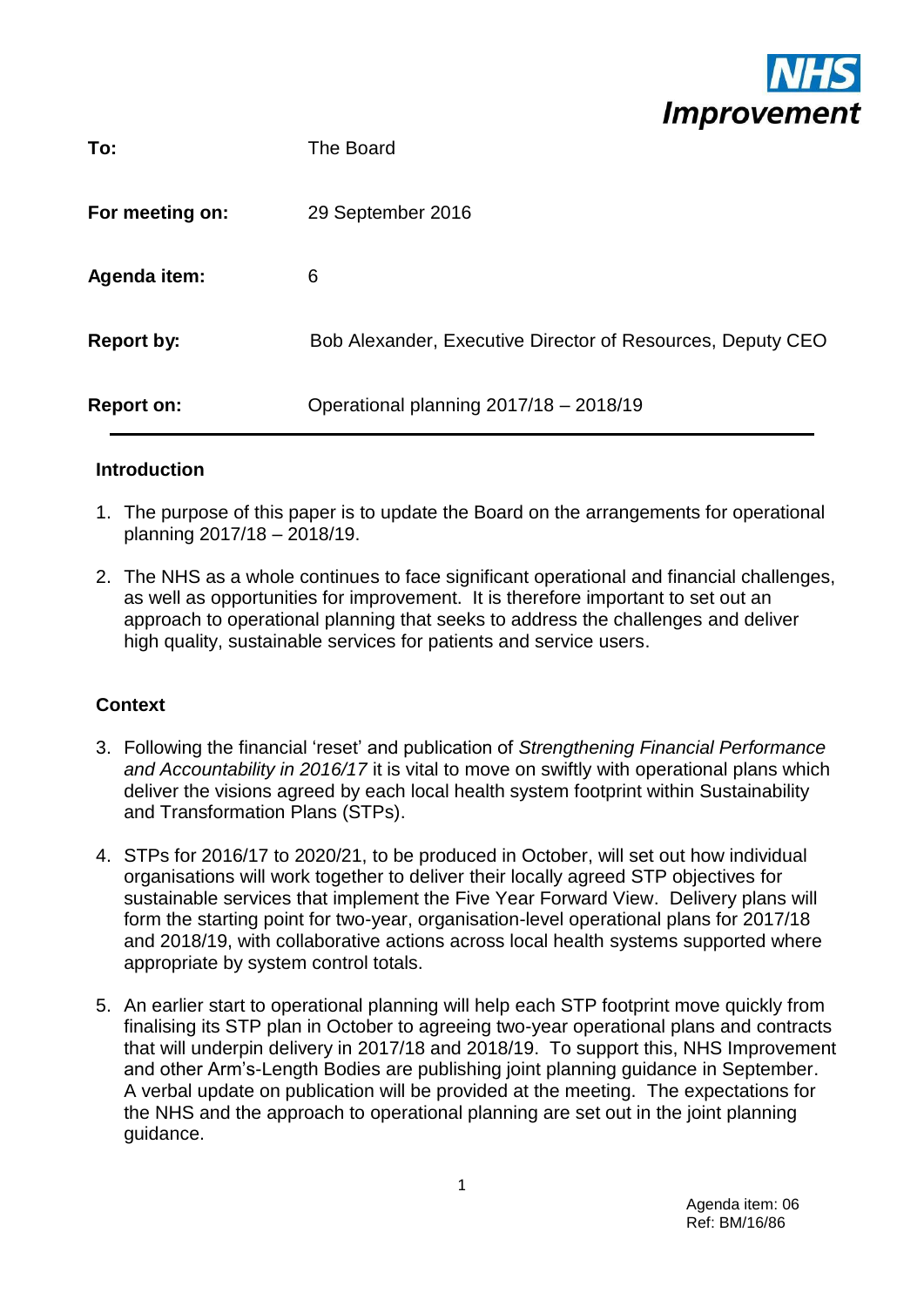6. The approach taken means there has been a need to establish the arrangements for the two-year NHS planning and contracting round 2017/18-2018/19 earlier than in previous years. This paper sets out the arrangements for the provider sector including planning objectives, the planning timetable, lead responsibilities and next steps.

### **Planning objectives**

- 7. The overall objective is for every provider (NHS Trust and NHS Foundation Trust) to have in place robust, integrated operational plans for 2017/18 to 2018/19 that demonstrate the delivery of safe, high quality services that meet NHS Constitution standards or delivery of recovery milestones within the available resources. Provider actions to improve efficiency will result in at least a break-even position for the provider sector in each of the two years, after deployment of the Sustainability and Transformation Fund (STF).
- 8. The quality standards for patient services are clearly set out in the NHS Constitution and in the fundamental standards of quality and safety published by the Care Quality Commission. These quality standards continue to define the expectations for the services of providers. In addition, operational plans will need to take into account the specific service changes and quality improvements agreed in STPs, including the approach to seven day services.
- 9. Demand and capacity plans will need to include a realistic level of service capacity to treat the number of patients expected within NHS Constitution standards for waiting times – or to meet the agreed recovery milestones. The assurance process will need to test the level of alignment between commissioners and providers in relation to the number of patients expected.
- 10.The robustness of workforce plans is to be assessed during the planning process, including the quality and safety impact of workforce plans and the alignment of workforce plans with finance and activity plans.
- 11.For providers to achieve and maintain high quality services, those services need to be underpinned by affordable and sustainable financial plans. Building on the joint financial improvement actions in 2016/17, the deployment of the STF and further trust actions to improve efficiency, a key requirement of the two-year planning round is to achieve a balanced financial position for the provider sector in each of the next two years.
- 12.The intention of the approach being taken to planning is to provide certainty and stability for a two-year planning and contracting cycle. This is being supported through early publication of the National Tariff, Commissioning for Quality and Innovation (CQUIN) Framework, NHS Standard Contract, provider STF and NHS commissioner business rules covering both 2017/18 and 2018/19. The intention of the early start is to enable operational planning and contracting to be completed by the end of December 2016. Thus, moving into 2017, organisations will be able to focus singlemindedly on delivery of the next two years of their STPs, building on the solid financial foundation created through joint actions in 2016.
- 13.The outputs from the planning process are being designed to provide assurance that integrated plans have been developed and that they strike the right balance of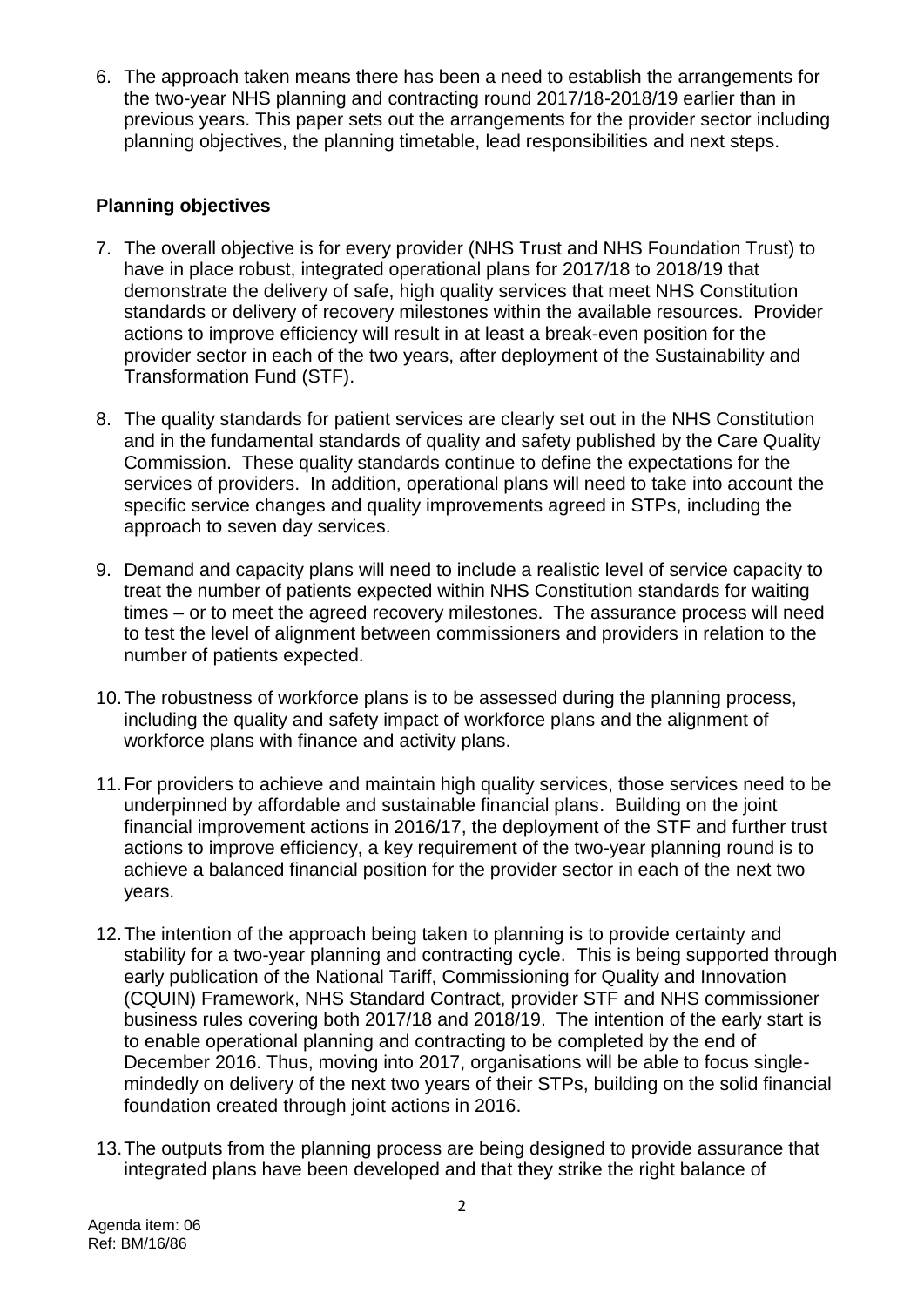providing high quality services for patients within the resources available.

14.In summary, provider plans should do the following:

- provide for a reasonable and realistic level of patient activity;
- demonstrate the capacity to meet this;
- demonstrate improvement in the delivery of core access and NHS Constitution standards (or, if applicable, improvement trajectories);
- be consistent with and reflect the strategic intent of STPs, including the specific service changes, quality improvements and increased productivity and efficiency identified in the STP;
- provide adequate assurance on the approach to quality and the robustness of workforce plans;
- be stretching from a financial perspective, planning to deliver (or improve upon) the financial control total agreed with NHS Improvement and taking full advantage of efficiency opportunities (including those identified by the Carter review and the agency rules);
- contain affordable, value-for-money capital plans that are consistent with the clinical strategy;
- be aligned with commissioner plans, and underpinned by contracts that balance risk appropriately;
- be internally consistent between activity, workforce and finance plans.

### **Planning timetable**

15.Table 1 sets out a summary of the planning timetable that has been developed with NHS England.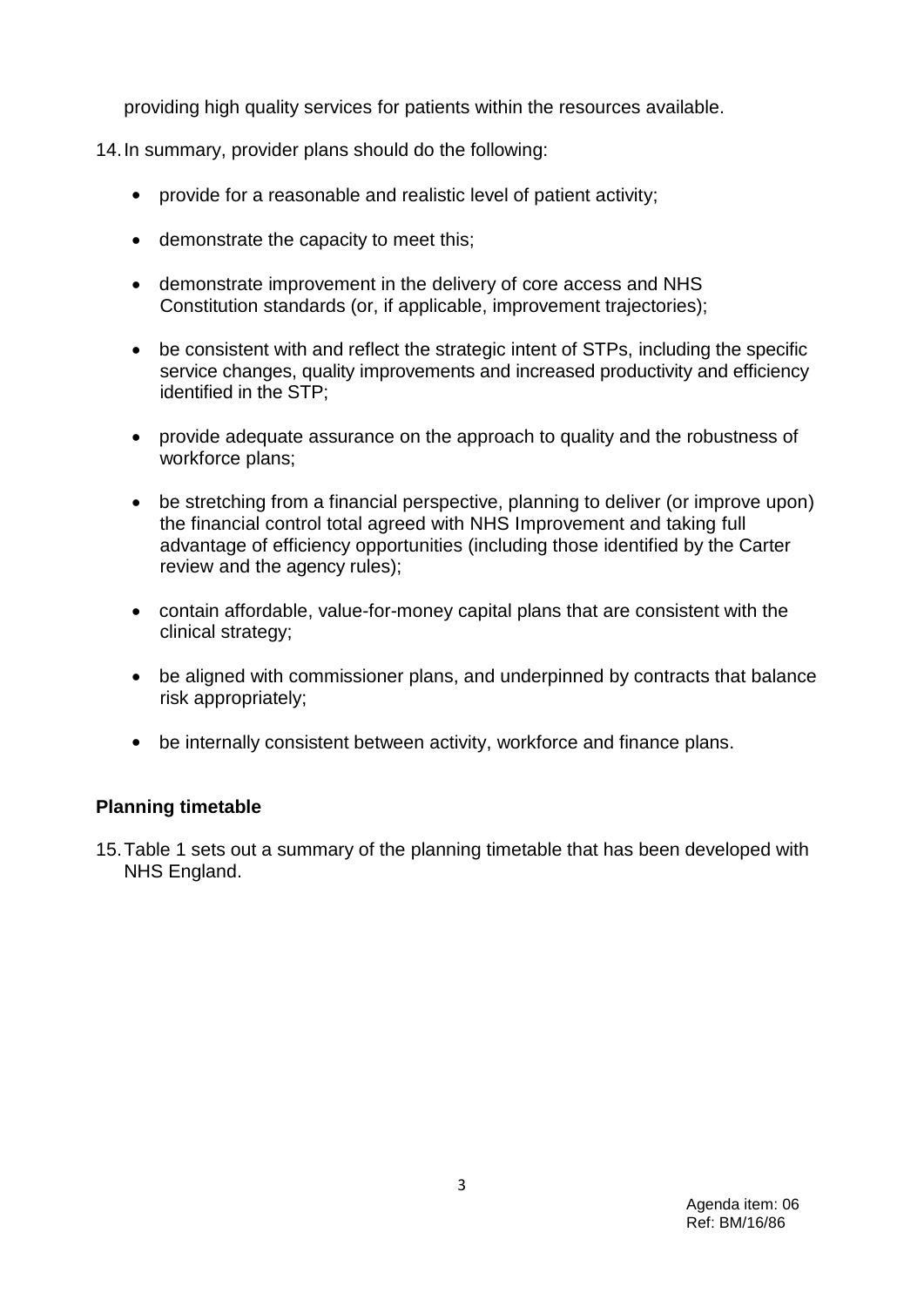# **Table 1: Summary timetable: operational planning for 2017/18 to 2018/19**

| <b>Date</b>             | <b>Action</b>                                                                                                                                                                                           | <b>ALB Lead</b>                 |
|-------------------------|---------------------------------------------------------------------------------------------------------------------------------------------------------------------------------------------------------|---------------------------------|
| September 2016          | Planning guidance published<br>Technical guidance published                                                                                                                                             | All                             |
| October 2016            | Submission of STPs<br>National tariff consultation issued                                                                                                                                               | All<br><b>NHSI/NHSE</b>         |
| November 2016           | Final standard NHS contract published<br>Submission of draft operational plans (24)<br>November)                                                                                                        | <b>NHSE</b><br><b>NHSE/NHSI</b> |
| December 2016           | Assurance and feedback on plans<br>National tariff published<br>National deadline for signing of contracts (23)<br>December)<br>Final plans approved by Boards<br>Submission of final operational plans | <b>NHSE/NHSI</b>                |
| January – March<br>2017 | Focus on delivery and implementation<br>planning for 2017/18                                                                                                                                            | All                             |

- 16.The timetable is extremely challenging. For example, the assurance process for operational plans would need to take place between 25 November 2016 and 23 December 2016, including plan assessment, feedback to providers, contract signature and final plan submission. In the previous planning round, this process took place over a three month period between January and March 2016.
- 17.In order to ensure that the timetable is deliverable, a streamlined process for plan assurance by NHS Improvement is being developed.

### **Lead responsibilities**

- 18.The Resources Committee is charged with the responsibility of overseeing the work by NHS Improvement on the planning process.
- 19.The proposed lead responsibilities for operational planning within NHS Improvement have been agreed by the Resources Committee, including work with NHS England and other Arm's Length Bodies to produce the joint planning guidance. An NHS Improvement Planning Working Group has been established to co-ordinate the work.
- 20.Regional teams are maintaining close links with individual providers during the planning process to support them in developing plans that meet the requirements. This will help in managing the shorter timescale by gaining an early understanding of the position of each provider and informing plans in advance of submission. During the planning process, it will be important for all directorates to continue to work closely together to manage the challenging timetable.
- 21.Connections are being maintained with the other Arm's Length Bodies to ensure that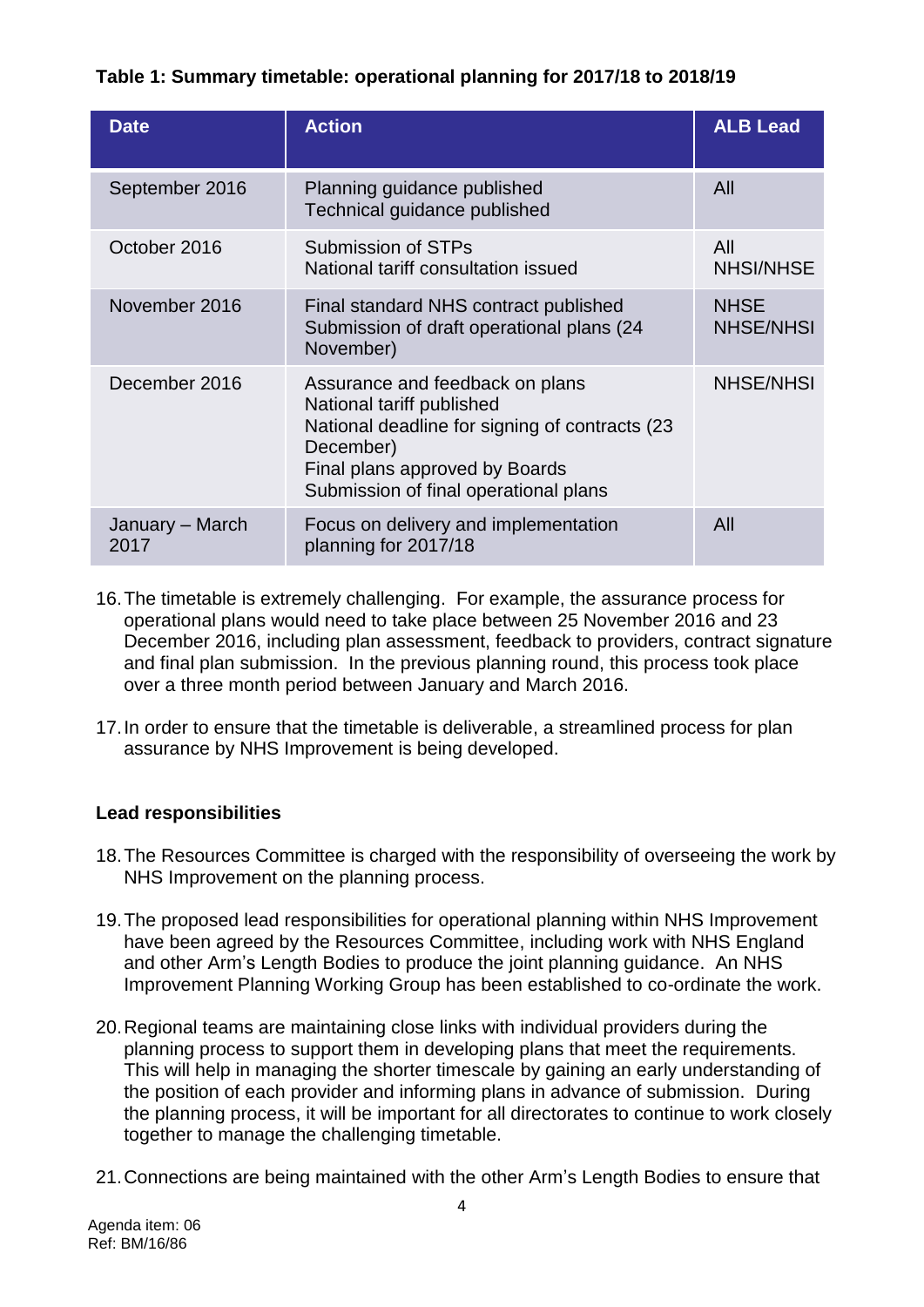the work on STPs under the Five Year Forward View is integral to the operational planning process.

### **Next steps**

22.Further work is under way to complete the operational planning process including:

- the preparation of templates for financial, activity and workforce plans;
- the internal assurance process within NHS Improvement;
- technology arrangements including new arrangements for the receipt and processing of plans from both Foundation Trusts and NHS Trusts by NHS Improvement.
- 23.As plans are developed, it is proposed that the Board will receive updates on progress.

## **Recommendation**

24.The Board is invited to note:

- the preparations for operational planning 2017/18 2018/19;
- the implications of the accelerated planning timetable;
- the next steps.